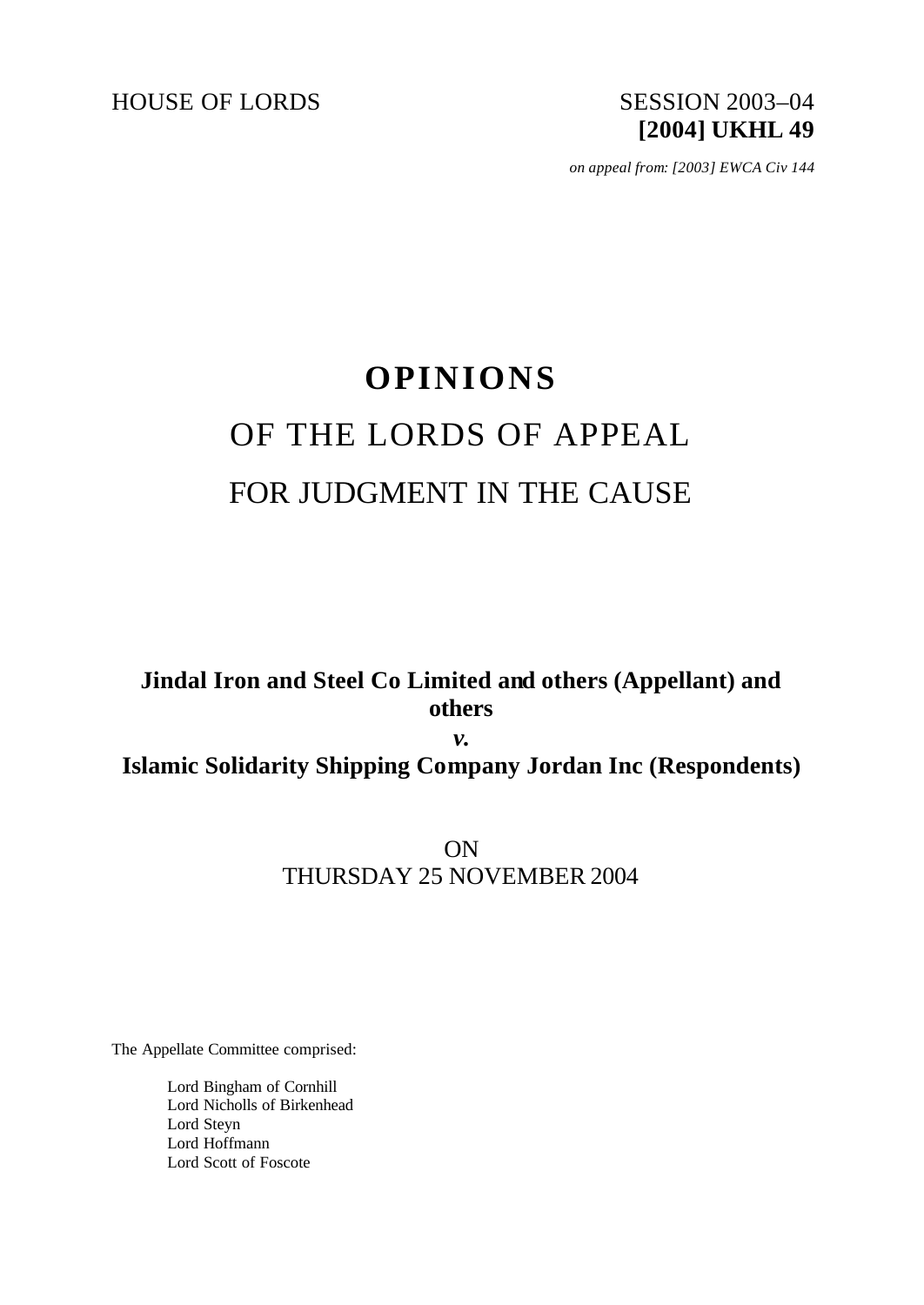#### **HOUSE OF LORDS**

# **OPINIONS OF THE LORDS OF APPEAL FOR JUDGMENT IN THE CAUSE**

# **Jindal Iron and Steel Co Limited and others (Appellant) and others**  *v.* **Islamic Solidarity Shipping Company Jordan Inc (Respondents)**

### **[2004] UKHL 49**

# **LORD BINGHAM OF CORNHILL**

My Lords,

1. I have had the advantage of reading in draft the opinion of my noble and learned friend Lord Steyn. I agree with it, and would dismiss the appeal for the reasons which he gives.

#### **LORD NICHOLLS OF BIRKENHEAD**

My Lords,

2. I too would dismiss this appeal. I express no view on the correctness of the interpretation of article III, rule 2 of the Hague and the Hague-Visby rules adopted by Devlin J in *Pyrene* v *Scindia Navigation Co Ltd* [1954] 2 QB 402 and by your Lordships' House in *GH Renton & Co Ltd* v *Palmyra Trading Corporation of Panama* 1957 AC 149. But for the reasons given by my noble and learned friend Lord Steyn I agree this interpretation should not now be disturbed.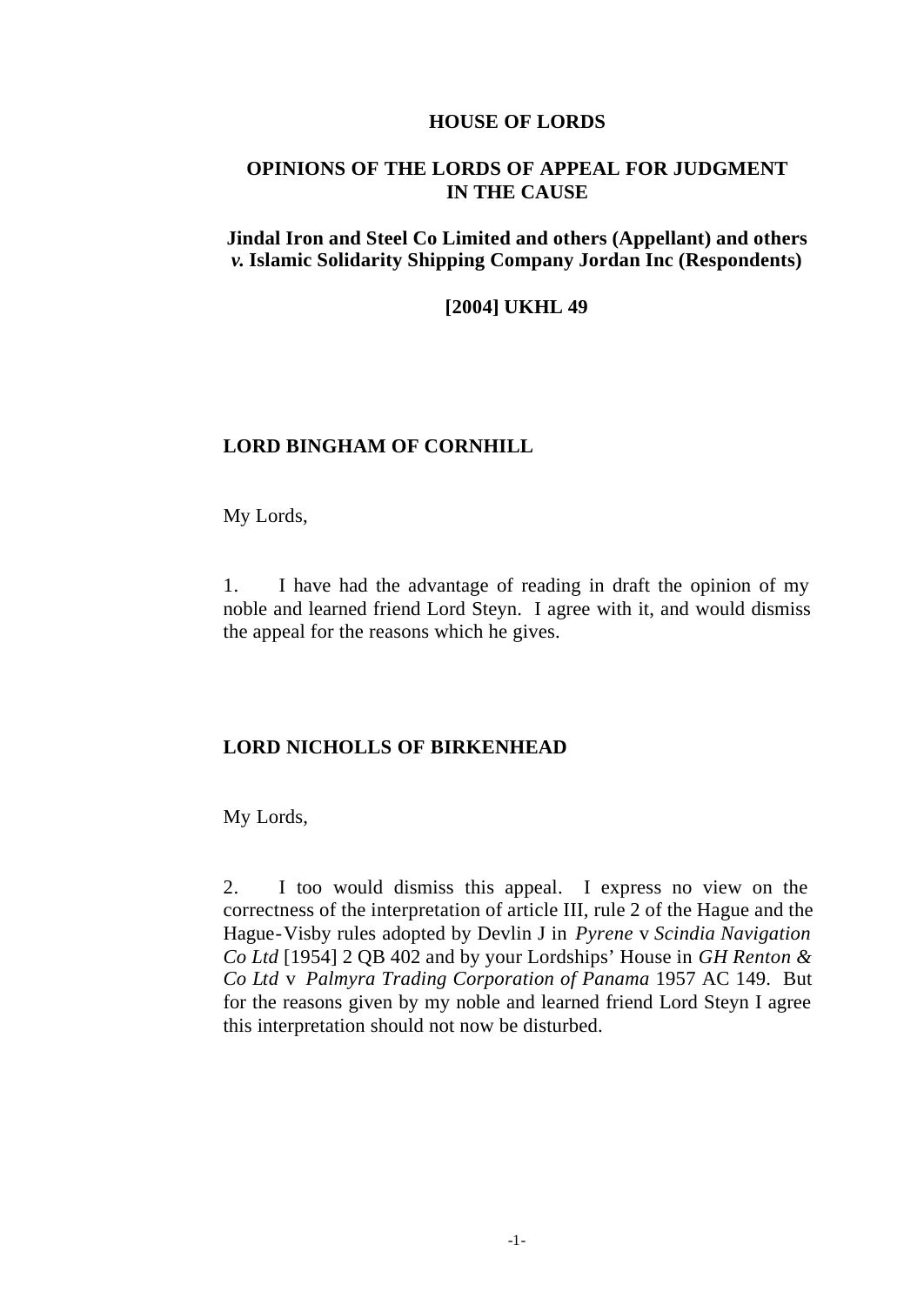# **LORD STEYN**

My Lords,

3. This appeal concerns the interpretation of the Hague and Hague-Visby Rules. By article III, r. 2 and 8, they provide as follows:

- "2. Subject to the provisions of Article IV, the carrier shall properly and carefully load, handle, stow, carry, keep, care for and discharge the goods carried."
- "8. Any clause, covenant or agreement in a contract of carriage relieving the carrier or the ship from liability for loss or damage to, or in connection with, goods arising from negligence, fault or failure in the duties and obligations provided in this Article or lessening such liability otherwise than as provided in these Rules, shall be null and void and of no effect."

Article IV, r. 2, reads as follows:

"Neither the carrier nor the ship shall be responsible for loss or damage arising or resulting from –

- …
- (i) Act or omission of the shipper or owner of the goods, his agent or representative;
- (q) Any other cause arising without the actual fault or privity of the carrier, or without the fault or neglect of the agents or servants of the carrier . . ."

The central issue is whether (as shippers and consignees argue) article III, r. 2 of the Rules defines the irreducible scope of the contract of service to be provided by the carrier by sea or (as the carrier argues)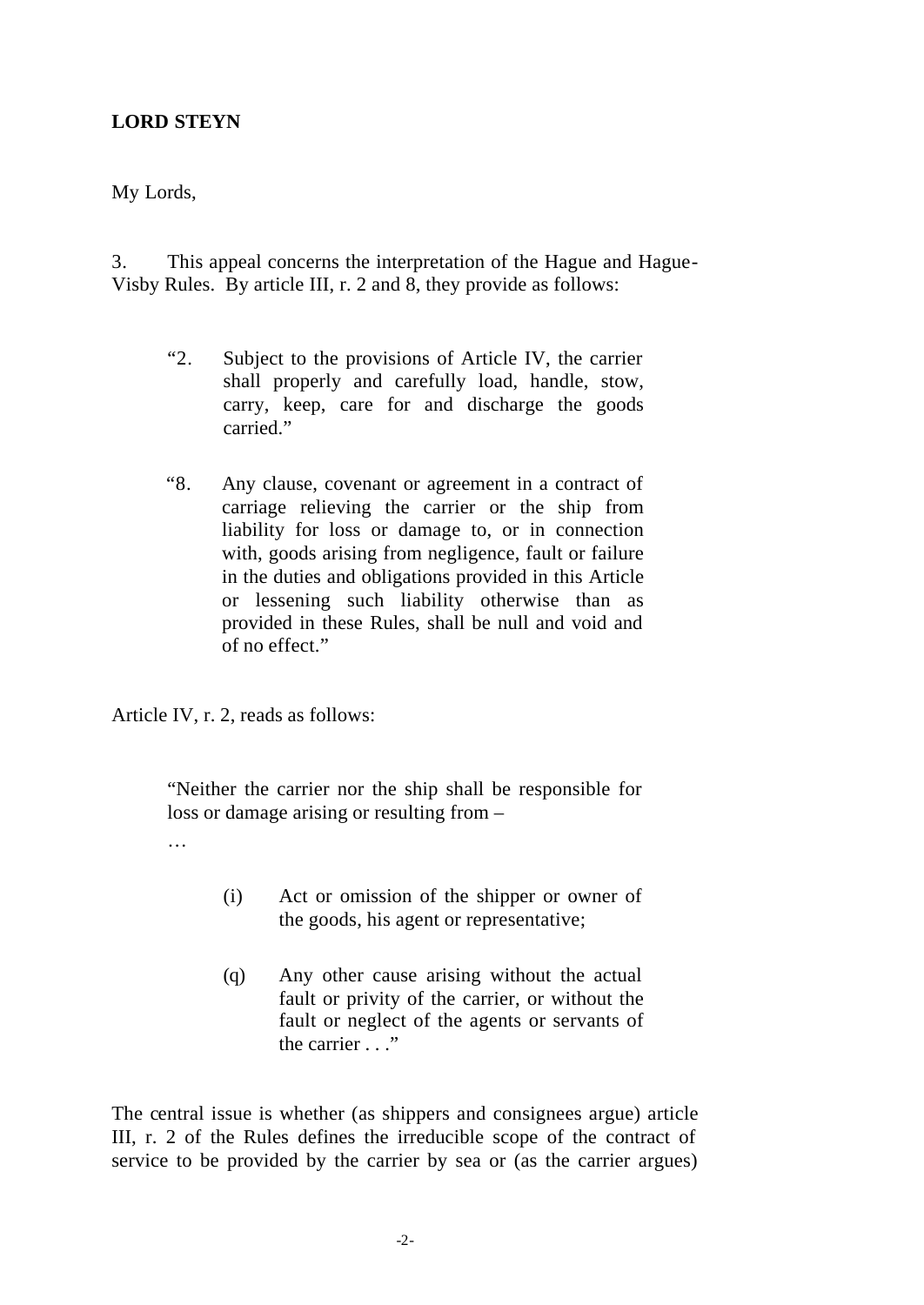article III, r. 2 merely stipulates the manner of performance of the functions which the carrier has undertaken by the contract of service. In cases where the parties to a contract of carriage agree that loading, stowage and discharge are to be performed by shippers, charterers, and consignees, the specific question is whether the carrier is nevertheless liable to cargo owners when the latter, or their stevedores, perform those functions improperly or carelessly. In other words, the question is whether such an agreement, which transfers responsibility for these operations from the shipowners to shippers, charterers or consignees, is invalidated by article III, r. 8.

4. Long-standing precedent is to the effect that such a reallocation of risk by agreement is permissible and that in the postulated circumstances the carrier is not liable: *Pyrene Co Ltd v Scindia Navigation Company Ltd* [1954] 2 QB 402 per Devlin J; *G H Renton & Co Ltd v Palmyra Trading Corporation of Panama* [1957] AC 149. Cargo owners unsuccessfully challenged the existing rule in the High Court (before Mr Nigel Teare QC, sitting as a Deputy High Court Judge) and before the Court of Appeal (Waller and Tuckey LJJ and Mrs Justice Black): *Jindal Iron & Steel Company Limited and Others v Islamic Solidarity Shipping Company Jordan Inc. and Another (The Jordan II)* [2003] EWCA Civ 144; [2003] 2 Lloyd's Rep 87. Cargo owners invite the House to reverse the existing rule.

# *I. The Charterparty and Bills of Lading.*

5. Islamic Solidarity Shipping Company Jordan Inc are the owners of the vessel Jordan II. By a charterparty on the Stemmor form dated 4 December 1997 at Hamburg the owners chartered the vessel to TCI Trans Commodities A.G. for a voyage from Mumbai in India to Barcelona and Motril in Spain. Jindal Iran and Steel Company Limited and Hiansa S.A. are respectively the sellers and purchasers of 435 steel coils. The goods were shipped from Mumbai aboard the vessel as evidenced by two bills of lading on the Congenbill form, both dated 2 January 1998, which were issued on behalf of the shipowners at Mumbai. The bills of lading contained or evidenced contracts of carriage to Motril, in Spain. The bills of lading named Jindal Iron and Steel Company Limited as the shippers and Hiansa S.A. as consignees. The relevant provisions on the face of the bills of lading were as follows: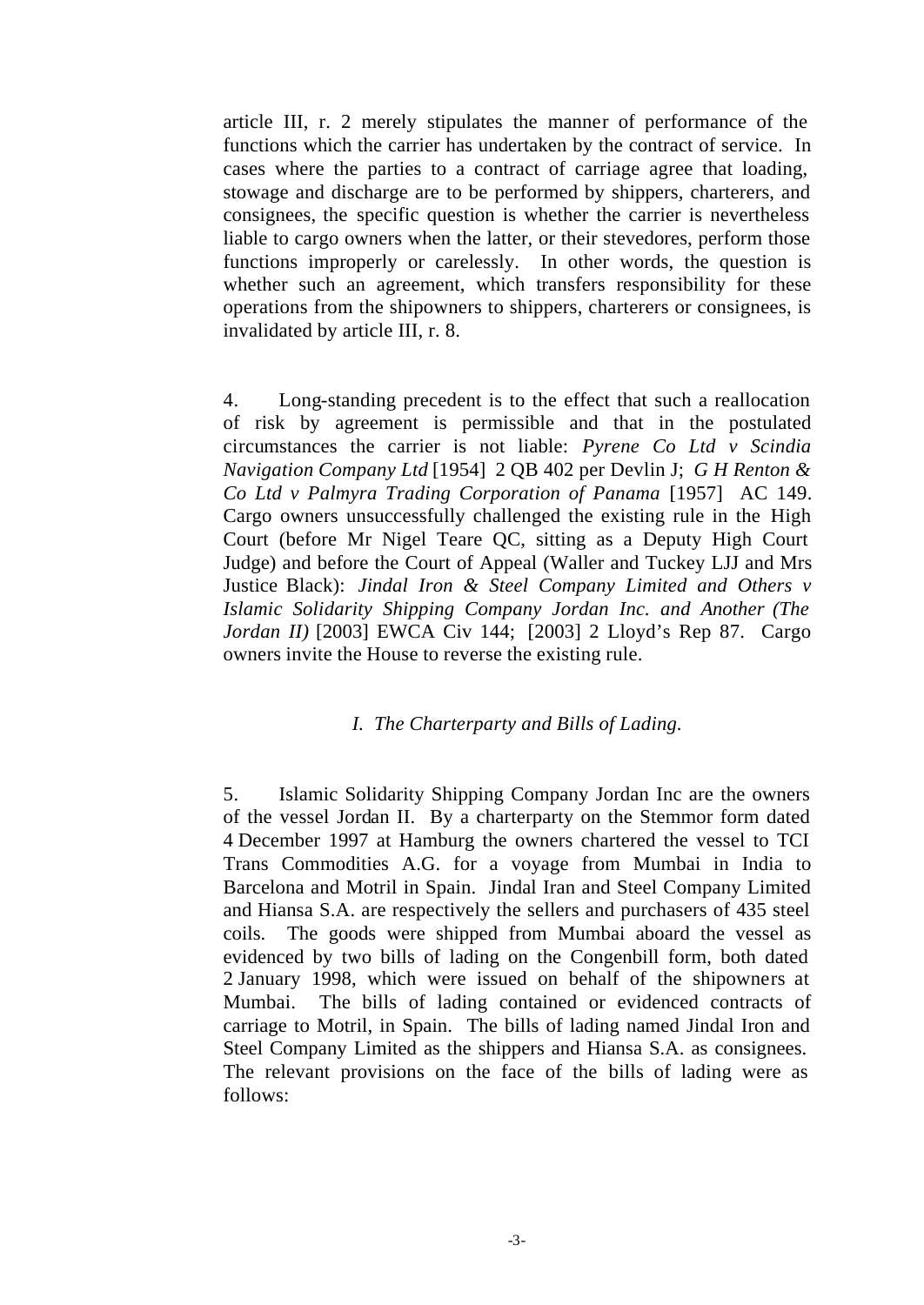"Freight payable as per CHARTERPARTY dated 04.12.97"

On the reverse of the bill of lading, the relevant terms of the contact of carriage provided as follows:

- "(1) All terms and conditions, liberties and exceptions of the Charterparty, dated as overleaf, are herewith incorporated … "
	- (2) General Paramount Clause

The Hague Rules contained in the International Convention for the Unification of certain rules relating to bills of lading, dated Brussels the 25 August 1924 as enacted in the country of shipment shall apply to this contract. When no such enactment is in force in the country of shipment, the corresponding legislation of the country of destination shall apply, but in respect of shipments to which no such enactments are compulsorily applicable, the terms of the said Convention shall apply.

*Trades where Hague-Visby Rules apply.*

In trades where the International Brussels Convention 1924 as amended by the Protocol signed at Brussels on February 23 1968 - the Hague-Visby Rules - apply compulsorily, the provisions of the respective legislation shall be considered incorporated in this Bill of Lading."

The bills of lading incorporated the voyage charterparty. The Hague-Visby Rules as enacted in Indian legislation were applicable to this shipment. They correspond to the draft Hague Rules as enacted in the United Kingdom by the Carriage of Goods by Sea Act 1924, which in material respects are the same as the Hague-Visby Rules scheduled to the Carriage of Goods by Sea Act 1971.

6. Clauses 3 and 17 of the charterparty, so far as material, provided: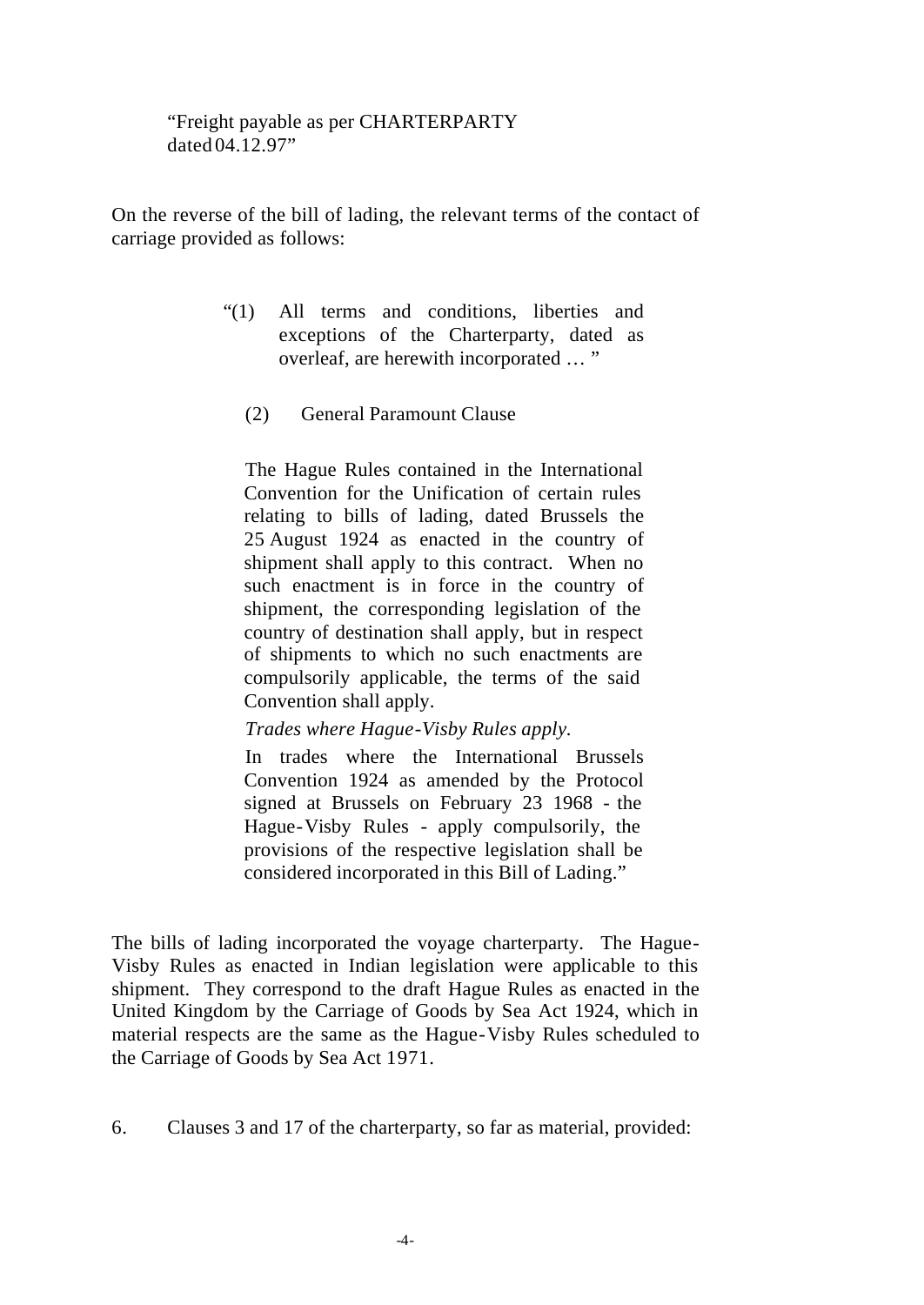- "3. Freight to be paid at the after the rate of US\$ … per metric ton F.I.O.S.T. - LASHED/SECURED/DUNNAGED … "
- 17. Shippers/Charters/Receivers to put the cargo on board, trim and discharge cargo free of expense to the vessel."

The acronym F.I.O.S.T. stands for Free In and Out Stowed and Trimmed. There was, therefore, under the charterparty an agreement that the "Shippers/Charterers/Receivers" were to put the cargo on board, stow it, lash it, secure it, dunnage it and discharge it free of expense to the vessel. It was plainly an agreement designed to transfer responsibility for these particular functions from the shipowners to shippers, charterers and consignees. The cargo owners no longer contest the decisions at first instance and in the Court of Appeal to this effect.

7. Both the bills of lading and the charterparty are governed by English law.

# *II. The claims.*

8. In February 1998 the cargo was discharged at Motril. The shippers and consignees alleged that the cargo was damaged by rough handling during loading and/or discharging, and/or inadequate stowage due to failure to provide dunnage, failure to secure the coils and/or stacking them so that the bottom layers were excessively compressed.

# *III. The preliminary issue.*

9. Title to sue has been assumed to vest in either the shippers or consignees. On the assumption that the allegations of the claimants are correct the parties agreed to the trial of a preliminary issue. The principal issue was whether the agreement in the charterparty (evidenced by clauses 3 and 17), which purported to transfer responsibility for loading, stowage and discharge from the shipowners to shippers, charterers and consignees, is invalidated by article III, r. 8. That is now the only issue before the House.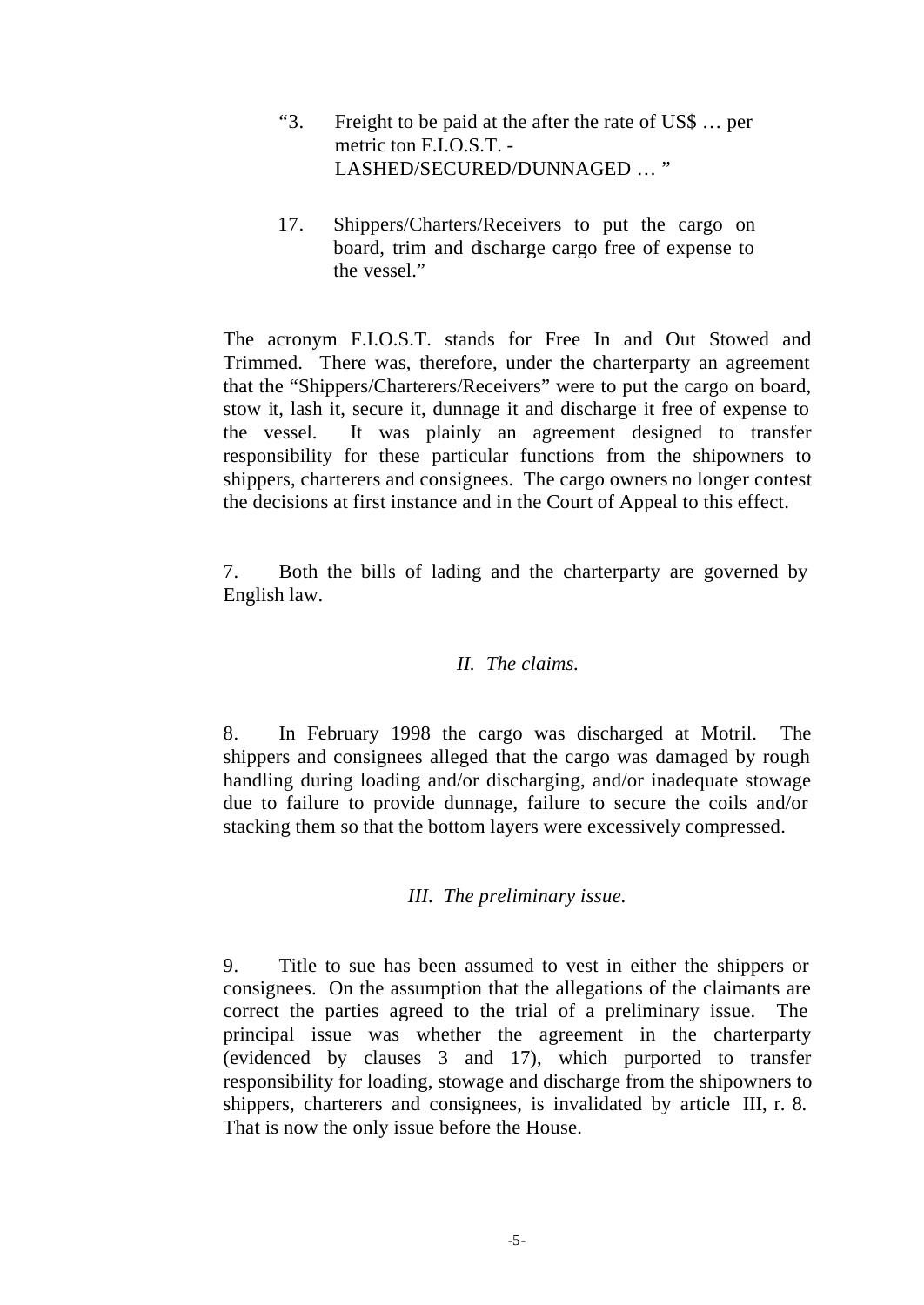#### *IV. The Submissions in Outline.*

10. The dispute before the House is between shipowners, shippers and consignees: the voyage charterers did not take part in the appeal. The principal submissions of cargo owners (the appellants) were as follows. First, that article III, r. 2 of the Hague and Hague-Visby Rules imposed upon the shipowners as carrier of the goods under the bills of lading the duty to perform the functions described therein and the responsibility for the proper and careful performance of those functions (which involve loading, stowing and discharging the cargo). Secondly, that the agreement evidenced by clauses 3 and 17 of the charterparty transferring responsibility for handling, stowing and discharging the cargo is invalidated by article III, r. 8. Recognising that the decision of the House in *Renton* stands in the way of this argument, counsel for cargo owners invite the House to depart from that decision under the *Practice Statement (Judicial Precedent)* [1966] 1 WLR 1234. The shipowners' position is straightforward. While they accept that the whole contract of carriage is subject to the Hague-Visby Rules, they contend that the extent to which loading, stowage and discharging are brought within the carrier's obligations may properly be a matter for agreement between the parties. They say that properly construed the Rules do not invalidate an agreement transferring the responsibility of the shipowners for those functions to the shipper, charterer or consignee. In any event, they rely on the binding authority of the decision of the House in the *Renton* case to that effect.

#### *V. The Existing Rule.*

11. Under the common law the duty to load, stow and discharge the cargo *prima facie* rested on shipowners but it could be transferred by agreement to cargo interests. In *Pyrene v Scindia Navigation* [1954] 2 QB 402 Devlin J observed that the effect of article III, r. 2 of the Hague-Visby Rules was not to override freedom of contract to reallocate responsibility for the functions described in that rule. He said (417- 418):

"The phrase 'shall properly and carefully load' may mean that the carrier shall load and that he shall do it properly and carefully: or that he shall do whatever loading he does properly and carefully. The former interpretation perhaps fits the language more closely, but the latter may be more consistent with the object of the Rules. Their object, as it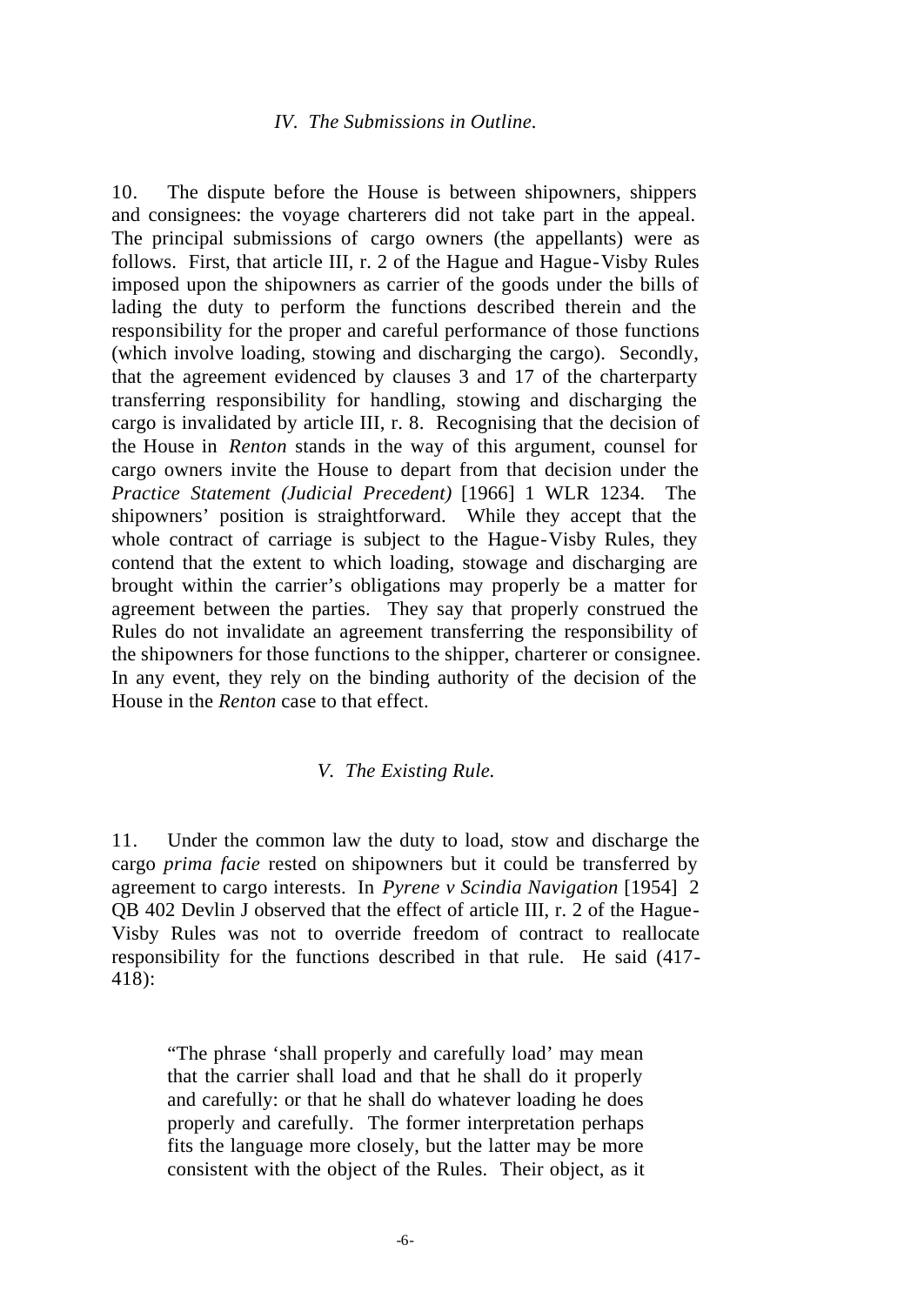is put, I think, correctly in *Carver's Carriage of Goods by Sea,* 9th ed (1952), p 186, is to define not the scope of the contract service but the terms on which that service is to be performed. The extent to which the carrier has to undertake the loading of the vessel may depend not only upon different systems of law but upon the custom and practice of the port and the nature of the cargo. It is difficult to believe that the Rules were intended to impose a universal rigidity in this respect, or to deny freedom of contract to the carrier. The carrier is practically bound to play some part in the loading and discharging, so that both operations are naturally included in those covered by the contract of carriage. But I see no reason why the Rules should not leave the parties free to determine by their own contract the part which each has to play. On this view the whole contract of carriage is subject to the Rules, but the extent to which loading and discharging are brought within the carrier's obligations is left to the parties themselves to decide."

It is true that, in the language of precedent, this was an *obiter dictum.* But it was a carefully considered statement by one of the most distinguished commercial judges of the twentieth century, who believed firmly in the principle that it is the task of a judge to administer the law as it stands: see the entry for Lord Devlin, written by Professor Tony Honoré, in the *Oxford Dictionary of National Biography,* 2004, Vol 15, pp 985-988.

12. Two years after the decision in the *Pyrene* the very same point came before the House for decision in the *Renton* case. In the present case the Court of Appeal held (at paras 33 and 34 of the judgment of Tuckey LJ), and it is now common ground, that the *ratio decindendi* of the House in *Renton*, is to the effect that an agreement transferring responsibility for loading, stowage and discharge of the cargo from the shipowners to shippers, charterers and consignees is not invalidated by article III, r. 8. In these circumstances it is not necessary to analyse the facts of the case and the detailed treatment of the issues by the Law Lords sitting in *Renton*. Such an analysis is to be found in the lucid judgments of the judge (at paras. 49-55) and Tuckey LJ in the Court of Appeal (at paras 30-34). The majority in *Renton* consisted of Lord Morton of Henryton, Lord Cohen and Lord Somervell of Harrow. Lord Morton of Henryton cited the observation of Devlin J in *Pyrene* in full: at 169 and 170. He expressed agreement with it but added that "not only is the construction approved by Devlin J more consistent with the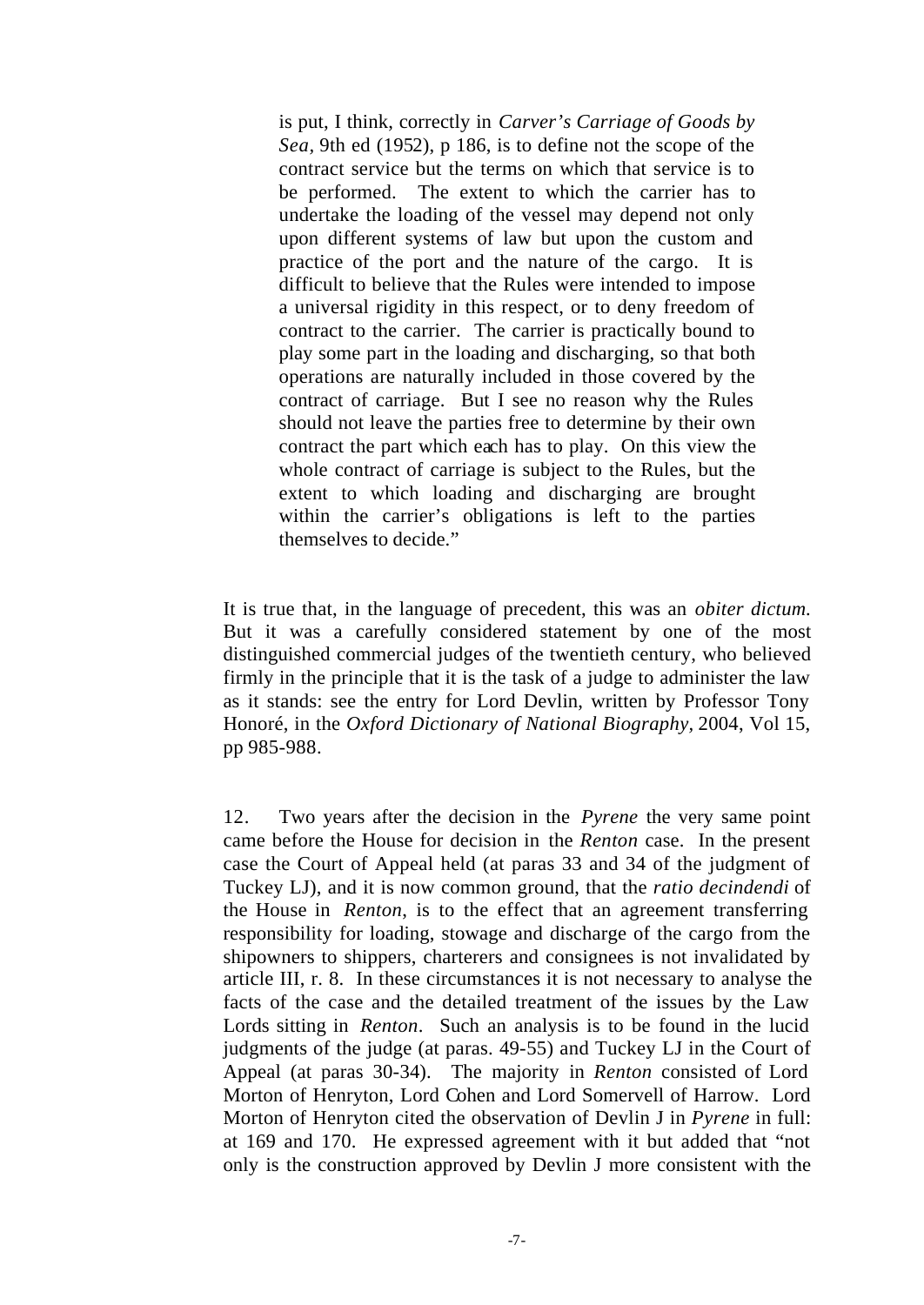object of the rules, but it is also the more natural construction of the language": at 170. Lord Cohen agreed with Lord Morton of Henryton: at 173. Lord Somervell of Harrow referred to article III, r. 2, and observed (at 174):

"It is, in my opinion, directed and only directed to the manner in which the obligations undertaken are to be carried out. Subject to the later provisions, it prohibits the shipowner from contracting out of liability for doing what he undertakes properly and with care. This question was considered by Devlin J in *Pyrene Co Ltd v Scindia Navigation Company Limited* in relation to the words 'shall properly and carefully load'. I agree with his statement, which has already been cited."

Thus there was a clear *ratio decidendi* in *Renton.* That Viscount Kilmuir L.C. and Lord Tucker decided *Renton* on a different ground does not detract from the controlling force of the decision.

13. This view has consistently been applied in subsequent cases: see *The Ciechocinek* [1976] 1 Lloyds Rep 489, 493 per Lord Denning MR; *The Arawa* [1977] 2 Lloyd's Rep 416, 424-425, per Brandon J; *The Filikos* [1981] 2 Lloyd's Rep 555, 557-558, per Lloyd J; *The Strathnewton* [1983] 1 Lloyd's Rep 219, 222, per Kerr LJ; *The Panaghia Tinnou* [1986] 2 Lloyd's Rep 586, 589 (my judgment); *The Holstencruiser* [1992] 2 Lloyd's Rep 378, 380, per Hobhouse J; *The Coral* [1993] 1 Lloyd's Rep 1, 5, per Beldam LJ.

14. The existing position is summarised in the 20th edition of *Scrutton on Charterparties and Bills of Lading,* 1996, as follows [at 430-431]:

"The whole contract of carriage is subject to the Rules, but the extent to which loading and discharging are brought within the carrier's obligations is left to the parties themselves to decide. Thus, if the carrier has agreed to load, stow or discharge the cargo, he must do so properly and carefully, subject to any protection which he may enjoy under Article IV. But the Rules do not invalidate an agreement transferring the responsibility for these operations to the shipper, charterer or consignee."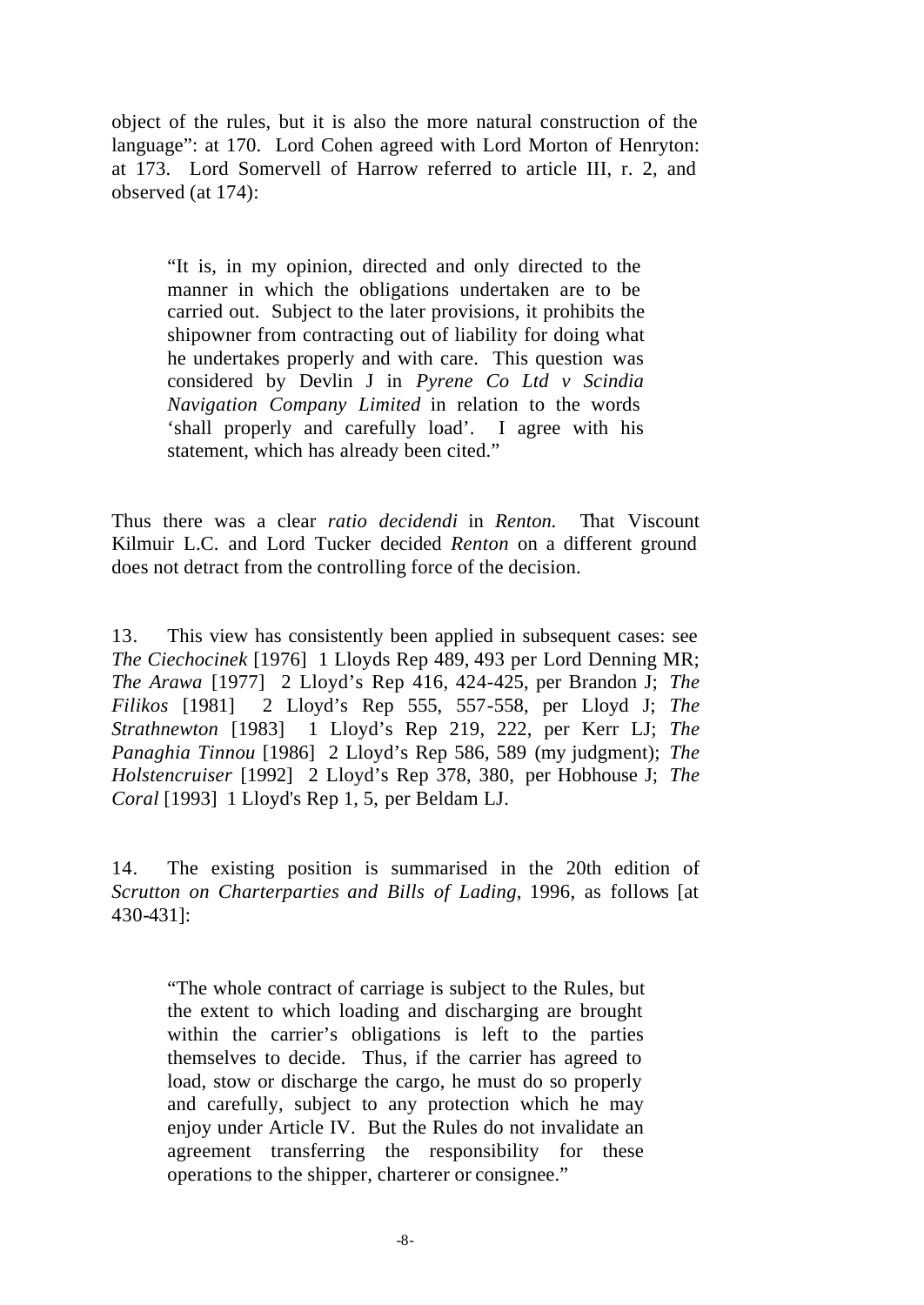In my view this is an accurate statement of the existing law.

#### *VI. The course of the argument in the House.*

15. Before considering the arguments on interpretation, it is necessary to draw attention to the fact that the rule in *Renton* has stood for almost fifty years. It is probable that an enormous number of transactions have taken place on the assumption that *Renton* represents the law. Moreover, it seems likely that there are many open transactions, not yet finalised by judgment, arbitration award or settlement, which were concluded in reliance on the rule in *Renton.* Against this background, counsel for cargo owners invited the House to rule that *Renton* was wrongly decided. Even if exceptionally a prospective overruling of a decision of the House could be permitted, it would be of no use to cargo owners: compare *R v Governor of Brockhill Prison, Ex p Evans (No 2)* [2001] 2 AC 19, at 27B (per Lord Slynn of Hadley); 27E (per Lord Browne-Wilkinson; at 29F, (my opinion); at 36E (per Lord Hope of Craighead); at 48H-49C (per Lord Hobhouse of Woodborough). Cargo owners ask the House not to regard the impact of past transactions as a factor of significance and to decide retrospectively that *Renton* was wrongly decided in 1957.

16. Against this background an observation in *Vallejo v Wheeler* (1774) 1 Cowp 143 is apposite. Lord Mansfield observed (at 153):

"In all mercantile transactions the great object should be certainty: and therefore, it is of more consequence that a rule should be certain, than whether the rule is established one way or the other. Because speculators in trade then know what ground to go upon."

Recently, in Homburg *Houtimport BV and Others v Agrosin Private Limited and Another* [2004] 1 AC 715, para 13, at 738, Lord Bingham of Cornhill reaffirmed in an international trade law case the importance of this consideration. That is, of course, not to say that the House might not be persuaded under the Practice Statement to depart from an earlier decision where that decision has been demonstrated to work unsatisfactorily in the market place and to produce manifestly unjust results: see *R v G and Another* [2004] 1 AC 1034, para 35, at 1056, per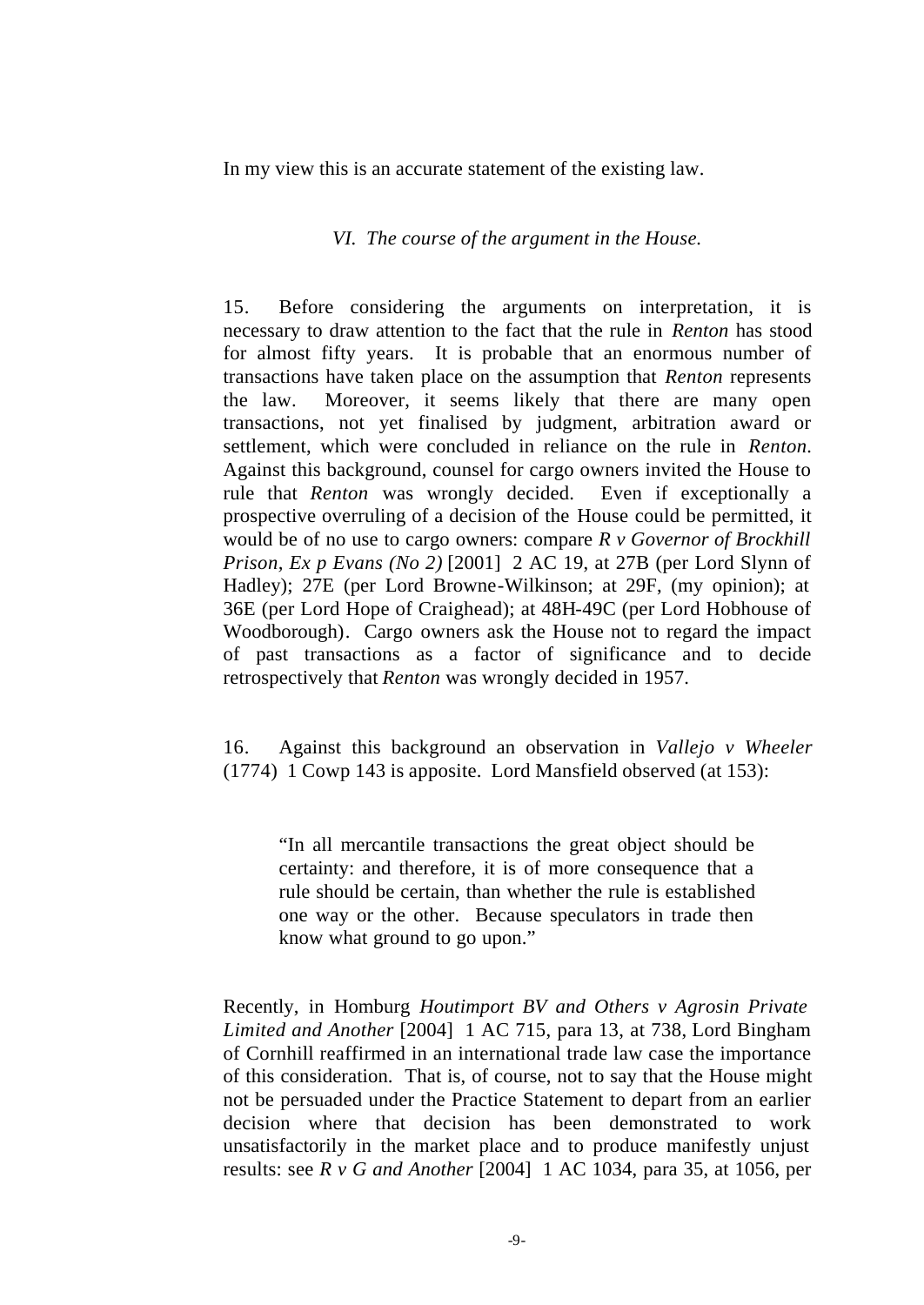Lord Bingham of Cornhill. But, in a case such as the present, if that high threshold requirement is not satisfied, it would not be proper to reverse the earlier decision.

17. At the end of the oral argument of counsel for the appellants, the House was satisfied that it had not been shown that the *Renton* decision worked unsatisfactorily and led to unjust results. Despite the careful and helpful arguments placed before the House by counsel for cargo owners, the House decided that it was unnecessary to call on counsel for the shipowners to address the House on any aspect of the case. I will explain my reasons for agreeing to this decision more fully later in this judgment. But it is necessary to set out the shape of the arguments on interpretation. It is, however, necessary to emphasise again that the House did not hear any oral argument on behalf of the shipowners. But the House did have the benefit of studying in advance the excellent printed cases prepared by both sides.

#### *VII. The Interpretation of the Rules.*

*The Text.*

18. In interpreting article III, r. 2, the starting point is the language of the text. Counsel for cargo owners was assisted by the fact that in *Pyrene* Devlin J accepted that the phrase "shall properly and carefully load" fits more closely the interpretation which he rejected. Moreover, at first instance the judge similarly accepted that this is so: [2003] 2 Lloyds Rep 87, para 62, at 97. It is true that in *Renton* Lord Morton of Henryton (with whom Lord Cohen agreed) thought that Lord Devlin's interpretation was also supported by the natural construction of the language. I would not accept this part of the reasoning in *Renton.* Two points in particular made by counsel for cargo owners militate against it. First, the language appears to provide for a single standard of carrying out properly and carefully not only loading and discharging but also caring for the goods carried. Devlin J certainly did not suggest that the owner may by agreement under article III, r. 2, transfer responsibility for caring for the cargo during the voyage. Secondly, the French text of the Hague Rules and Hague-Visby Rules provide as follows:

"Le transporteur sous réserve des dispositions de l'article 4, procédera de façon appropriée et soigneuse au chargement, à la manutention, à l'arrimage, au transport, à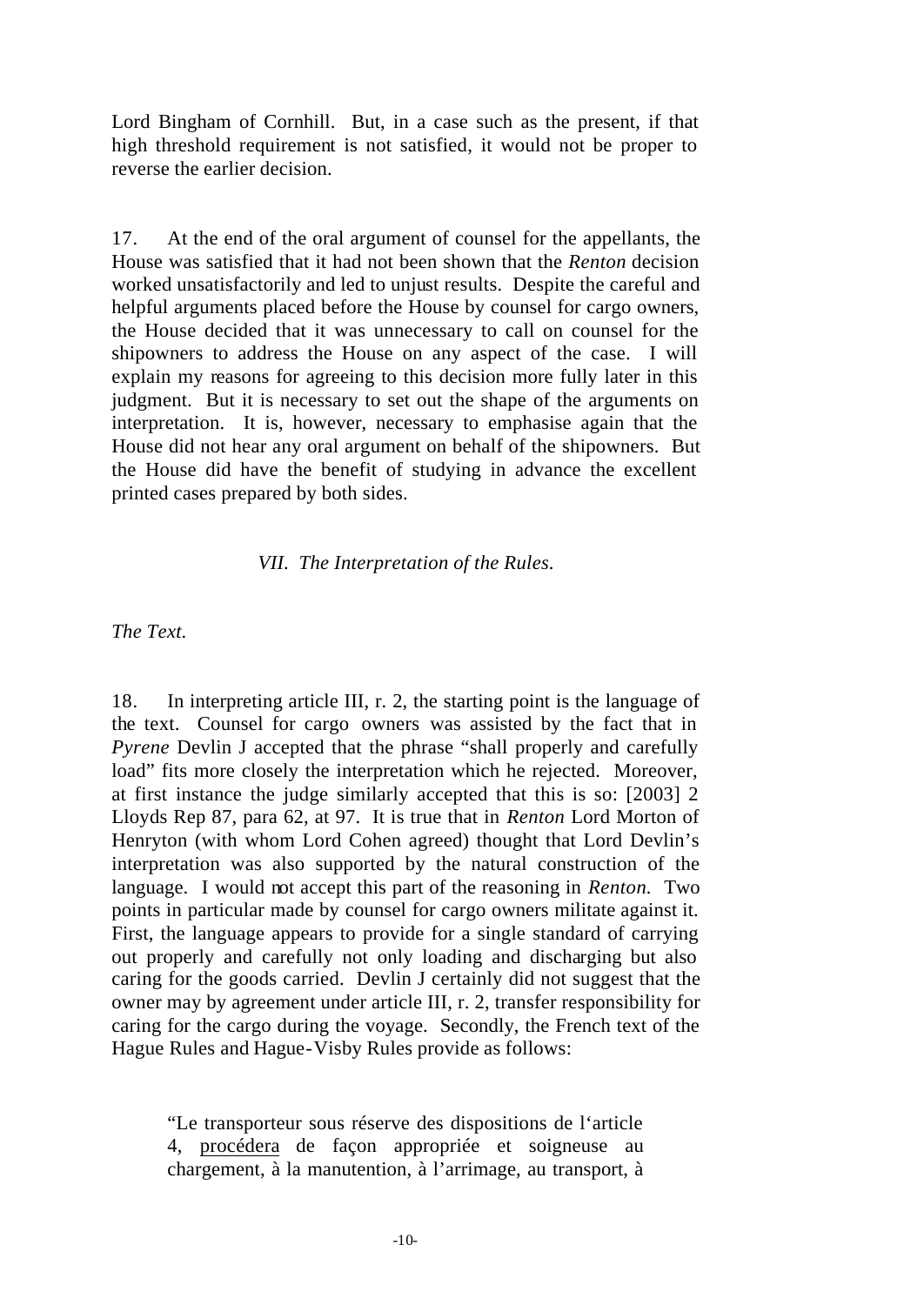la garde, aux soins et au déchargement des marchandises transporteés."

[My emphasis]

In context the word "procédera" means "to undertake": *Robert-Collins, Dictionnaire Français~Anglais, Anglais~Français*, s.v. "procéder"*,*  p 560; *Le Nouveau Petit Robert*, s.v. "procéder." The French text is the authoritative language of the Hague Rules and the English and French texts are equally authentic in the case of the Hague-Visby Rules. The French text tends to support the interpretation put forward by cargo owners. (It is to be noted that in *Pyrene* Lord Devlin referred to the French text: at 421.) For my part, the concession of Devlin J was realistic. It follows that the common thread and ratio decidendi of the majority judgments in *Renton* is a purposive rather than literal reading of article III, r. 2.

19. Devlin J did not base his interpretation on linguistic matters. He relied on the broad object of the Rules. It has often been explained that the Hague Rules and Hague-Visby Rules represented a pragmatic compromise between the interests of owners, shippers and consignees. The Hague Rules were designed to achieve a part harmonisation of the diverse laws of trading nations. It achieved this by regulating freedom to contract on certain topics only: *Chandris v Isbrandtsen-Moller Co Inc* [1951] 1 KB 240, at 247. In interpreting article III, r. 2, its purpose and context is all important. For example, it is obvious that the obligation to make the ship seaworthy under article III, r. 1, is a fundamental obligation which the owner cannot transfer to another. The Rules impose an inescapable personal obligation: *Riverstone Meat Co Pty Ltd v Lancashire Shipping Co Ltd* [1961] AC 807. On the other hand, article III, r. 2, provides for functions some of which (although very important) are of a less fundamental order e.g. loading, stowage and discharge of the cargo. Those who are not attracted to literal interpretations of an international Convention, reliant principally on linguistic matters, may find it entirely possible to conclude that the context and purpose of article III, r. 2, would not be undermined by permitting owners to transfer responsibility for loading, stowage and discharge to shippers and others. Devlin J thought that it was difficult to believe that the Rules were intended to impose a universal rigidity about such essentially practical secondary functions. This reasoning is supported by the reality that in practice shore based stevedores rather than the crew load and discharge vessels. Who must pay them? This can not unreasonably be viewed as an economic matter which the parties may determine by their specific contracts. A literal interpretation of the Rules no doubt leads to the conclusion that, where shippers and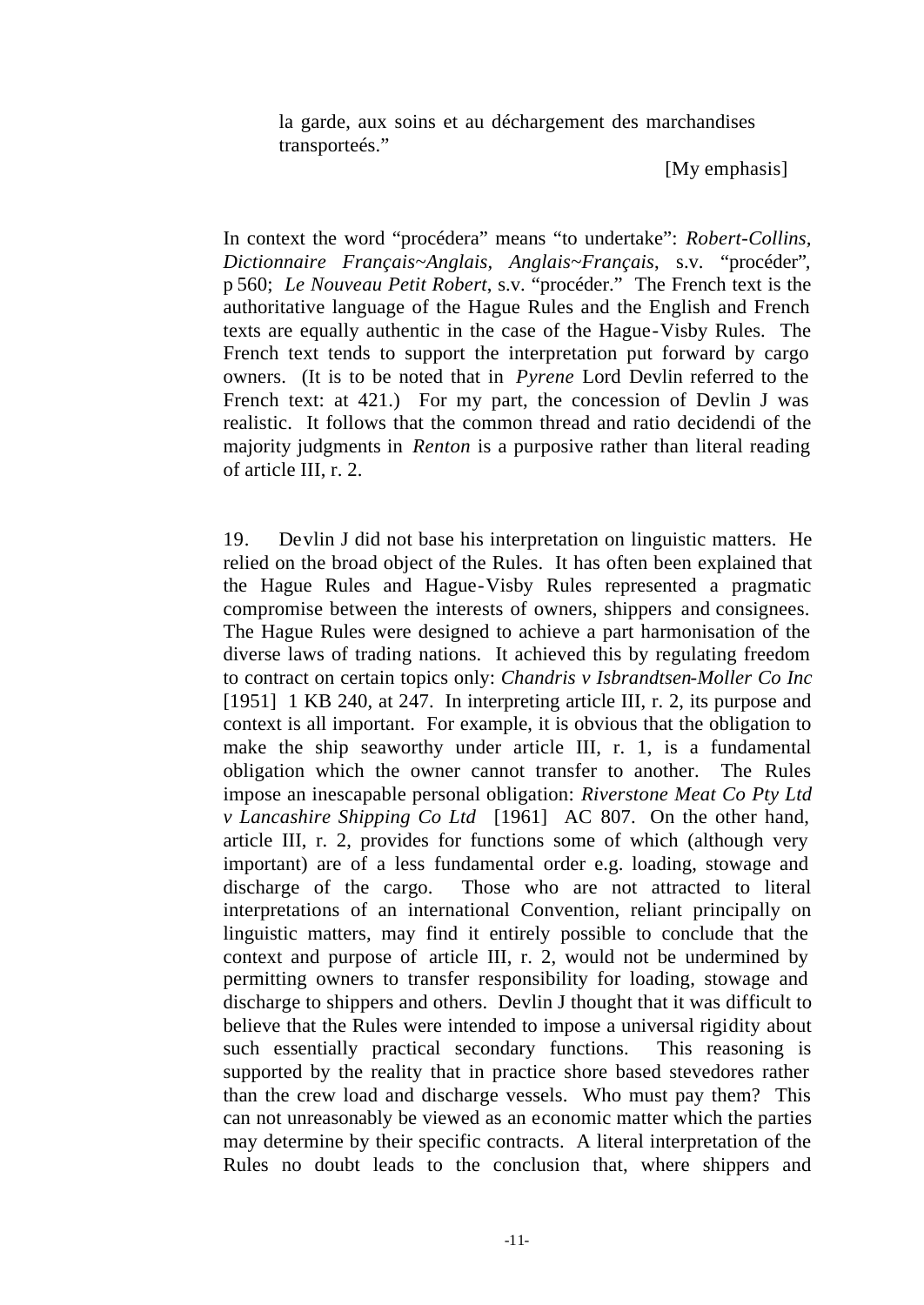consignees select and pay for stevedoring, as they often do in practice, cargo claimants may recover compensation from owners for the negligence of cargo owners or the negligence of their stevedores. The point was touched on by Greer J in *Brys & Gylsen v J and J Drysdale & Co* (1920) 4 Ll L Rep 24. He said, at p 25:

"It would be an odd state of things if one were to hold that a shipowner who has no contract whatever with the stevedore, and who cannot say to the stevedore: You have broken your contract with me, and therefore I will not have you any longer in my vessel; and who has no control over what is to be paid to the stevedore, should be responsible for the failure of the stevedore to do his duty."

A purposive interpretation such as Devlin J preferred, which permits transfer of the responsibility for such functions to the party who selects and pay for the stevedores, avoids these unreasonable results. On balance I am satisfied that Devlin J adopted a principled and reasonable approach to the interpretation of article III, r. 2. And his interpretation was not based on any technical rules of English law: it was founded on a perspective relevant to the interests of maritime nations generally. Moreover, it may be right to say that where conflict arises between purely linguistic considerations and the broad purpose of an international convention, the latter should generally prevail. In my view the case for the adoption of Lord Devlin's interpretation, if it were proper to reconsider the matter afresh today, is formidable.

# *Travaux préparatoires.*

20. With the aid of Michael F Sturley's *The Legislative History of the Carriage of Goods by Sea Act and the Travaux Préparatoires of the Hague Rules* (1990), Vols 1 to 3, counsel for cargo owners took the House on an extended tour of the travaux. It is, of course, a well established supplementary means of interpretation: article 32 of the Vienna Convention on the Law of Treaties, Vienna, 23 May 1969 (Cmnd 4140); *Fothergill v Monarch Airlines Limited* [1981] AC 251. It is, however, equally well settled that the travaux can only assist if, as Lord Wilberforce put it in *Fothergill*, they "clearly and indisputably point to a definite legislative intention": 278B. The general thrust of the travaux closely match the interpretation put forward by cargo owners. The judge recognised this. But he also pointed out that nowhere in the travaux is there any statement that article III, r. 2, prevents an owner and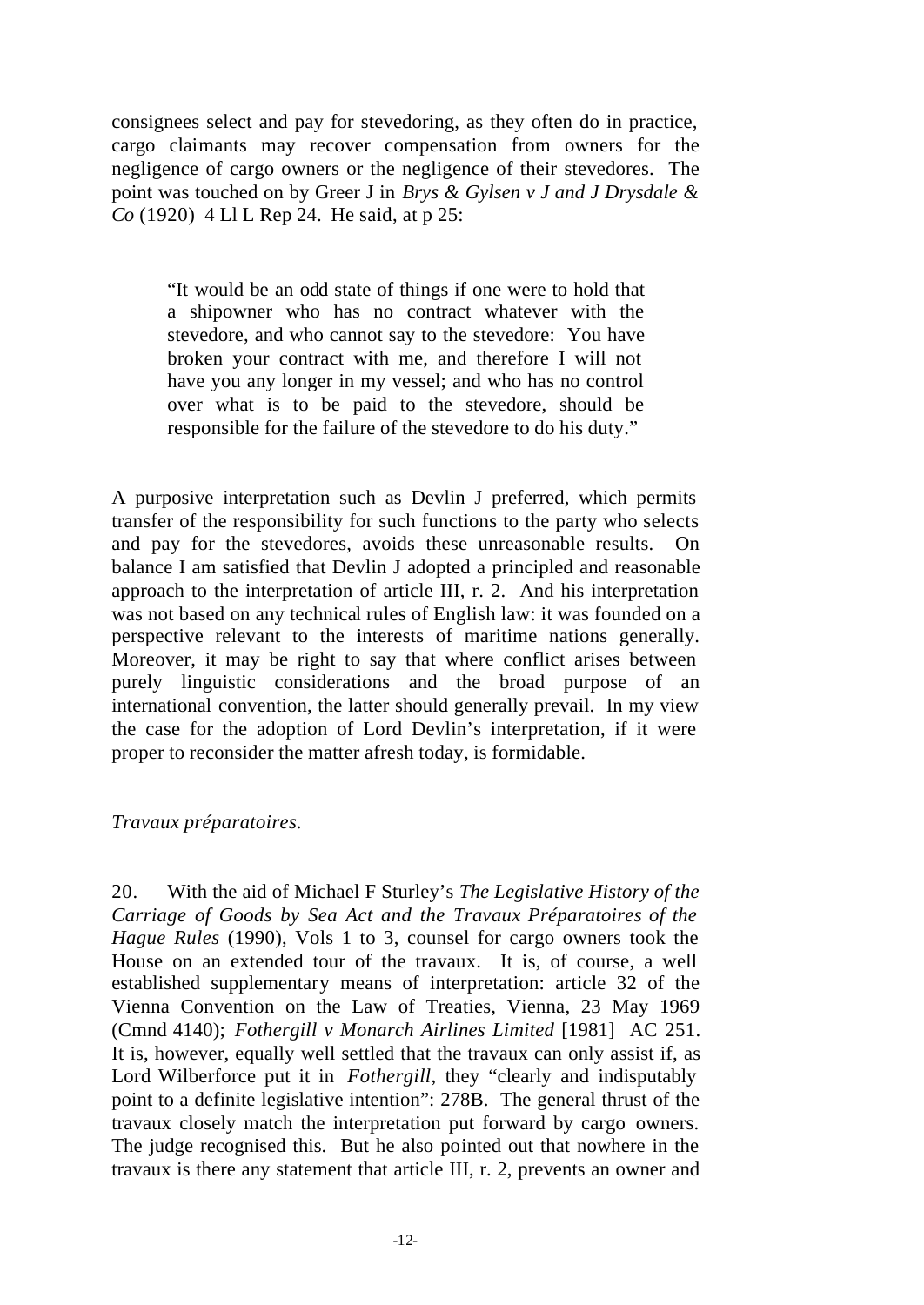merchants from reallocating responsibility for loading, stowage and discharge of the cargo to the merchants. It is not enough to show that the draftsmen proceeded on the basis of the normal common law rule that loading stowage and discharging is the duty of the shipowner, without considering the effect of different contractual arrangements. If the issue had been directly confronted by draftsmen, it is far from obvious that they would have concluded that a shipowner should be liable to cargo owners for damage caused by cargo owners themselves when they undertook the relevant duty and did it badly. In these circumstances the judge held that the requirements enunciated in *Fothergill* were not satisfied. In my view he was entirely right to do so. The travaux cannot therefore assist the argument of the cargo owners.

#### *The views of the textbook writers.*

21. Since the decision of the House in *Renton* in 1956 no English textbook writers have challenged its correctness. The editors of *Scrutton on Charterperties*, 20th ed. 1996, at pages 430-431 treat it as correctly stating the law; the editors of *Contracts for the Carriage of Goods By Land, Sea and Air* 1993-2000, Lloyds, para 1.1.3.5, is to the same effect; the editors of *Carver on Bills of Lading* 2001 discuss the rival arguments (at paras 9-114 - 9-115) but do not argue that *Renton* should be reversed.

# *The decisions in foreign jurisdictions.*

22. Counsel placed great reliance on decisions of the Second Circuit Court of Appeal in *Associated Metals and Minerals Corp v M/V The Arktis Sky* 978 F.2d 47 (2nd Cir 1992) and the Fifth Circuit Court of Appeal in *Tubacex Inc v M/V Risan* 45 F 3rd 951 (5th Cir 1995) in which it was held that loading, stowing and discharging under section 3(2) of the United States Carriage of Goods By Sea Act are "non delegable" duties of the carrier. In neither of these decisions is there any reference to the earlier English decisions in *Pyrene* and in *Renton.* Counsel for the cargo owners pointed out that *The Arktis Sky* has been followed at first instance in South Africa: *The Sea Joy* (1998) (1) SA 487 at 504. And with reference to *Tetley, Marine Cargo Claims,* 4th ed in preparation, chapter 25, at p21, he said that in France a shipowner may not contract out of responsibility for improper stowage by an F.I.O.S.T. clause.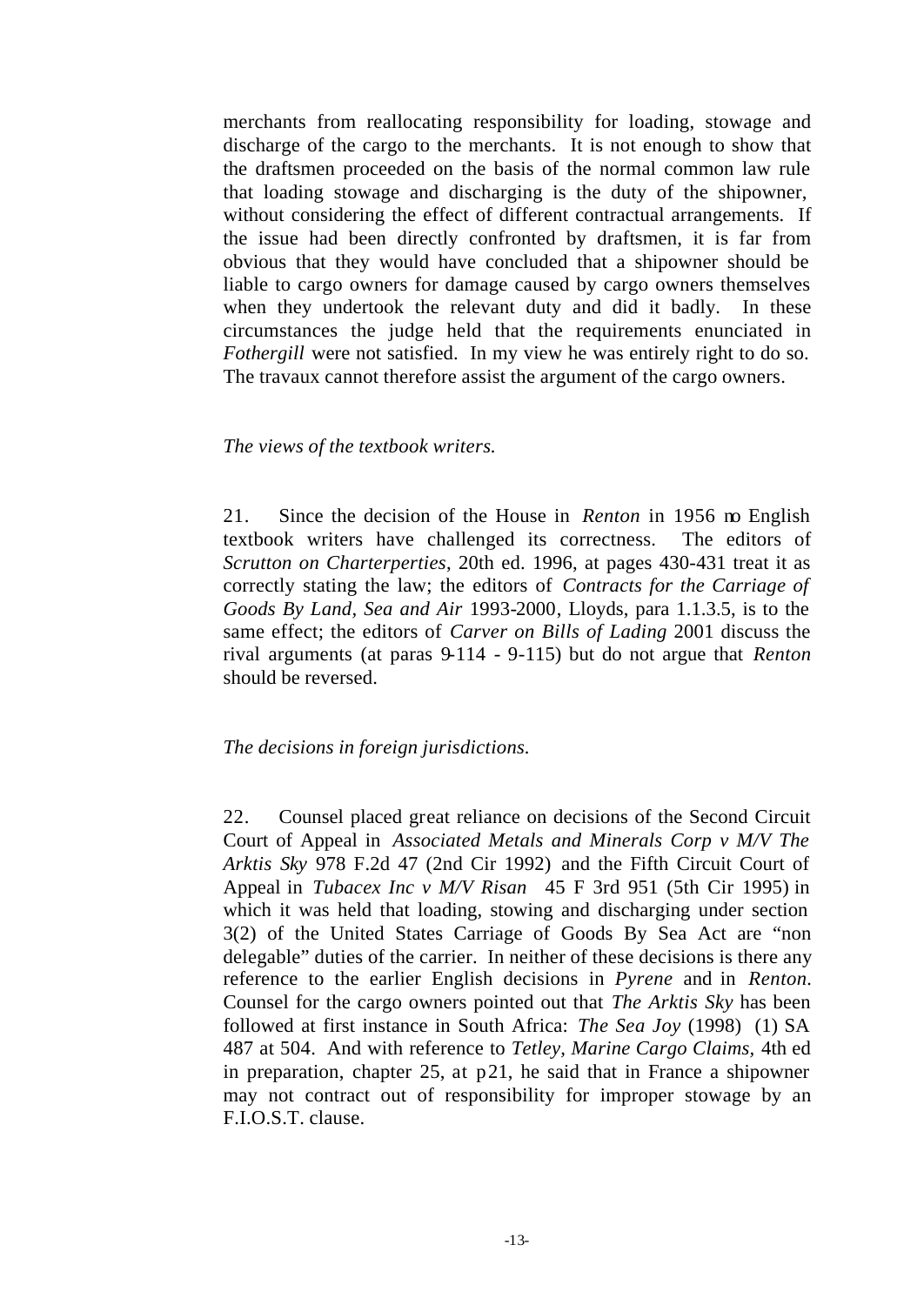23. On the other hand the *Renton* decision has been followed in Australia: *Shipping Corporation of India v Gamlen Chemical Co A/Asia Pty Ltd* (1980) 147 CLR 142 and *Hunter Grain Pty Ltd v Hyundai Merchant Marine Co Ltd* (1993) 117 ALR 507; compare, however, doubts expressed in *Nikolay Malakhov Shipping Co Ltd v SEAS Sapfor Ltd* (1998) 44 NS WLR 371, per Handley JA, at 380, Sheller JA at 387- 388, and Cole JA, at 418. Similarly, New Zealand courts have applied *Renton: International Ore & Fertilizer Corp v East Coast Fertiliser Co Ltd* [1987] 1 NZLR 9. In Pakistan the English rule has been adopted: see e.g. *East and West Steamship Co v Hossain Brothers* (1968) 20 PLD SC 15. In India (the country of shipment in the present case) the English rule is followed: see *The New India Assurance Co Ltd v M/S Splosna Plovba* (1986) AIR Ker 176 (Court: Balakrishna, Menon and K Sukumaran JJ).

24. Internationally there is no dominant view. The weight of opinion in foreign jurisdictions is fairly evenly divided. The argument that the law as enunciated in *Renton* ought to be brought into line with subsequently decided United States decisions, which did not address the arguments in *Pyrene* and *Renton,* is rather weak. This plank of the cargo owners case cannot therefore materially assist in the challenge to the decision of the House in *Renton.*

# *Third party bill of lading holders.*

25. It is true, as counsel for cargo interests emphasised, that third party bill of lading holders will in practice often not have seen the charterparty or had advance notice of relevant charterparty clauses. This is a point of some substance. It is, however, an inevitable risk of international trade and cannot affect the correct interpretation of article III, r. 2.

# *No concluded view.*

26. Everything ultimately turns on what is the best contextual interpretation of article III, r. 2. I have already discussed this matter without venturing a concluded view.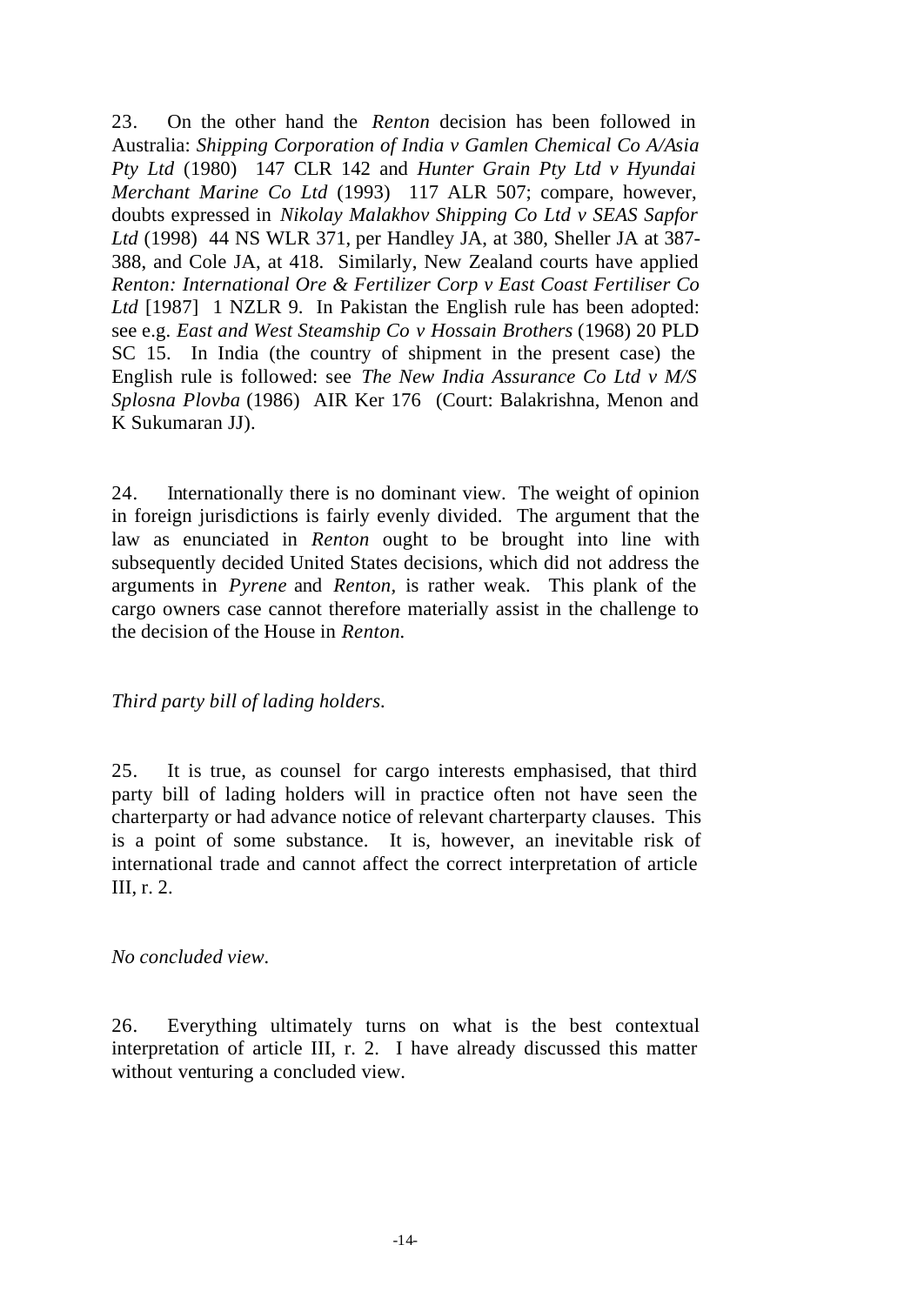27. It is now necessary to return to the question whether, if it is to be assumed that the cargo owners interpretation is correct, it would be right to depart from a decision of the House which has stood for nearly half a century. An opportunity arose in 1968 to improve the operation of the Hague Rules. But an international conference took the view that only limited changes were necessary: *Carver's, Carriage by Sea* 13th ed 1982, Vol 1, para 448. If the decision in *Renton* had worked unsatisfactorily in practice, one would have expected that to have emerged at the conference which led to the Protocol signed at Brussels on 23 February 1968 and the adoption of the Hague-Visby Rules. The interpretation assigned to article III, r. 2, by the English courts was an important part of the corpus of law governing the application of the Hague Rules. It would have been well known in shipping circles. Yet article III, r. 2, remained in unaltered form in the new Rules. The issue was not raised in any way: Anthony Diamond Q.C. *The Hague-Visby Rule,* 1978 *Lloyd's Maritime and Commercial Law Quarterly*, 225. If in the United Kingdom there had been dissatisfaction with the effect of the *Renton* decision, one would have expected British cargo interests to have raised it when Parliament considered the Bill which was to become the Carriage of Goods by Sea Act 1971. If invited to do so, Parliament could have considered whether *Renton* should be reversed*.* The matter was not raised at all. Instead, article III, r. 2, was re-enacted in unaltered form: see for the best account of the position placed before Parliament the speech of Lord Diplock, *Hansard (HL Debates)*, 25 March 1971, cols 1028-1034. If there had been dissatisfaction with the impact of the *Renton* decision, one would have expected it to have been a matter of discussion in trade journals and publications in the United Kingdom. There have been no such criticisms. And since the decision in *Renton* no academic writers have argued that *Renton* should be reversed.

28. Since *Renton* was decided shipowners, charterers, shippers and consignees have acted on the basis that it correctly stated the law. It has formed the basis of countless bills of lading, voyage charterparties and time charterparties. Charterparties would frequently have incorporated the Hague or Hague-Visby Rules on the express basis that the shipowner transferred responsibility for stowage of cargo to cargo interests. Similarly, insurances have been placed, Protection and Indemnity Club Rules have been drafted, and the Inter-Club New York Produce Exchange Agreement concluded (see *Wilford Coghlin and Kimball, Time Charters,* 5th ed, 2003, at para 20-39), on the basis that *Renton* accurately reflected the law. Risks would often have been assessed in reliance on the decision of the House in *Renton* as to how they should be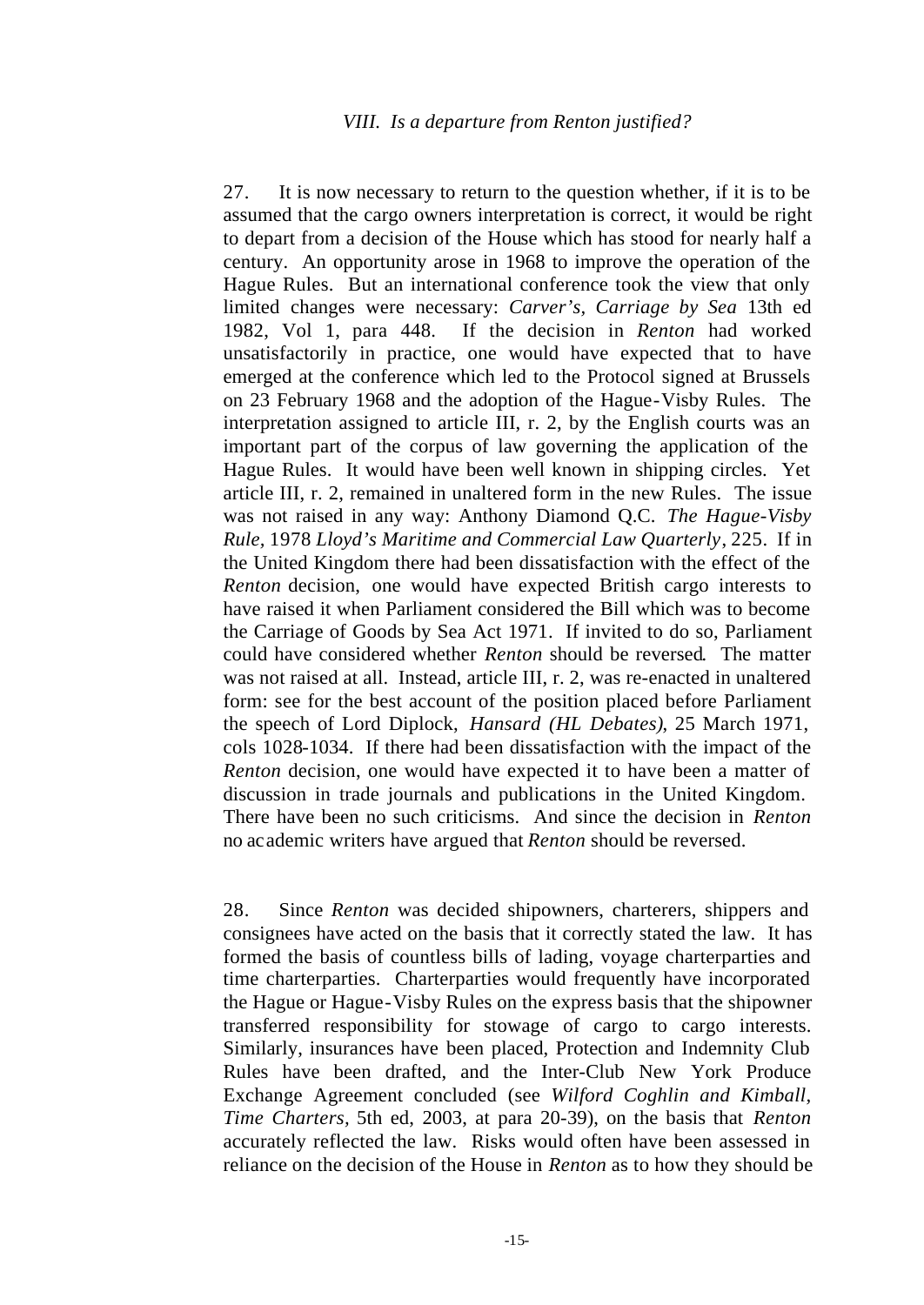borne. But for the reliance on *Renton* it is likely that different freight rates and insurance premiums would sometimes have been charged. Moreover, at the very least there must be many outstanding disputes which would now be affected by a departure from *Renton.* After all F.I.O.S.T. clauses are in wide use. And cargo damage caused by loading, stowage and discharging is an everyday occurrence in maritime transport. The House has no idea how many such transactions are still open. There may be many.

29. For these reasons, even if I had been persuaded that the cargo owners' interpretation of the Hague and Hague-Visby Rules was correct, in my view the case against departing from *Renton* is nevertheless overwhelming.

30. There is, however, another factor. The operation of the Hague Rules and Hague-Visby Rules is under constant review. On 22 October 1990, at Geneva, the United Nations Conference on Trade and Development (UNCTAD) published *Charterparties: A Comparative Analysis.* With specific footnote references to *Pyrene* and *Renton* the report stated:

"341. … charterparty terms relating to the loading, stowing and discharge of cargo may have a profound effect upon third party holders of charterparty bills of lading (even if the bill of lading is subject to the Hague and Hague-Visby Rules) where the words in the bill of lading incorporating the charter are widely framed. If the incorporating words in the bill of lading are sufficiently widely framed the third party bill of lading holder may find for example that he is unable to claim against the shipowner under the bill of lading for damage to cargo caused in the course of loading or stowing the cargo. This would be so if the charterparty contained terms removing from the shipowner the responsibility for loading and stowing. These terms, if there was a wide incorporating clause, would be read as part of the bill of lading contract. They would not be nullified by the requirements of article [III], r. 2 of the Hague Rules that 'the carrier shall properly and carefully load, handle, stow, carry, keep, care for and discharge the goods carried' because according to English law those words do not define the scope of the contract service but the terms upon which the agreed service is to be performed.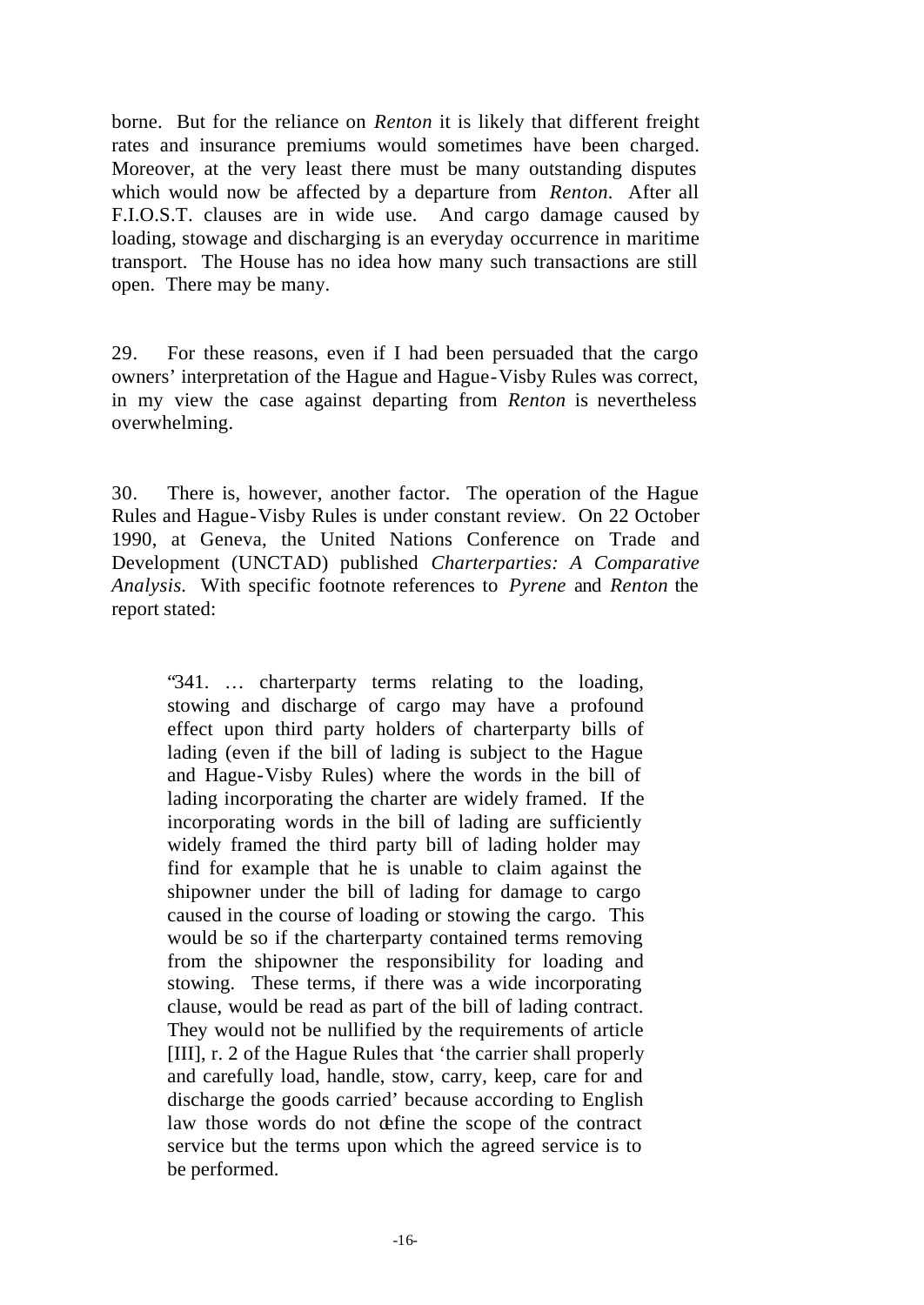342. In regard to loading, stowage or discharging, the Hague Rules, on these authorities, only impose obligations if the shipowner has contractually undertaken to perform those obligations. If under the terms of a charterparty the shipowner is relieved to that extent of the obligations of performance, the shipowner will also be relieved of responsibility for loading, stowing or discharging as against a third party bill of lading holder, always providing that the bill of lading and charter contain sufficiently widely drawn clauses. This will be so even if the bill is subject to the Hague or Hague-Visby Rules: and even if the third party bill of lading holder has neither seen the charterparty referred to, nor has any advance notice of the relevant charterparty clauses.

343. Other charterparty clauses which may affect a third party bill of lading holder particularly are law clauses, lay time and demurrage clauses and lien clauses."

The report showed in successive paragraphs how the position of third party bill of lading holders is part of a larger picture affecting, for example, lay time and demurrage clauses and lien clauses: paras 346 and 347. The report concluded:

"354. It can be seen from the foregoing that charterparty terms can have an impact upon third party bill of lading holders in several important respects and it is suggested that in considering in any standardisation, harmonisation or improvement of charterparty terms and the necessity for international legislative action, due account should be taken of the interests of third party bill of lading holders as well as those of charterers and shipowners."

That is, of course, the way in which such problems affecting international trade law are best addressed.

31. The United Nations Commission on International Trade Law (UNCITRAL) is currently undertaking a revision of the rules governing the carriage of goods by sea. This exercise involves a large scale examination of the operation of the Hague-Visby Rules. It apparently extends to article III, r. 2. It will take into account representations from all interested groups, including shipowners, charterers, cargo owners